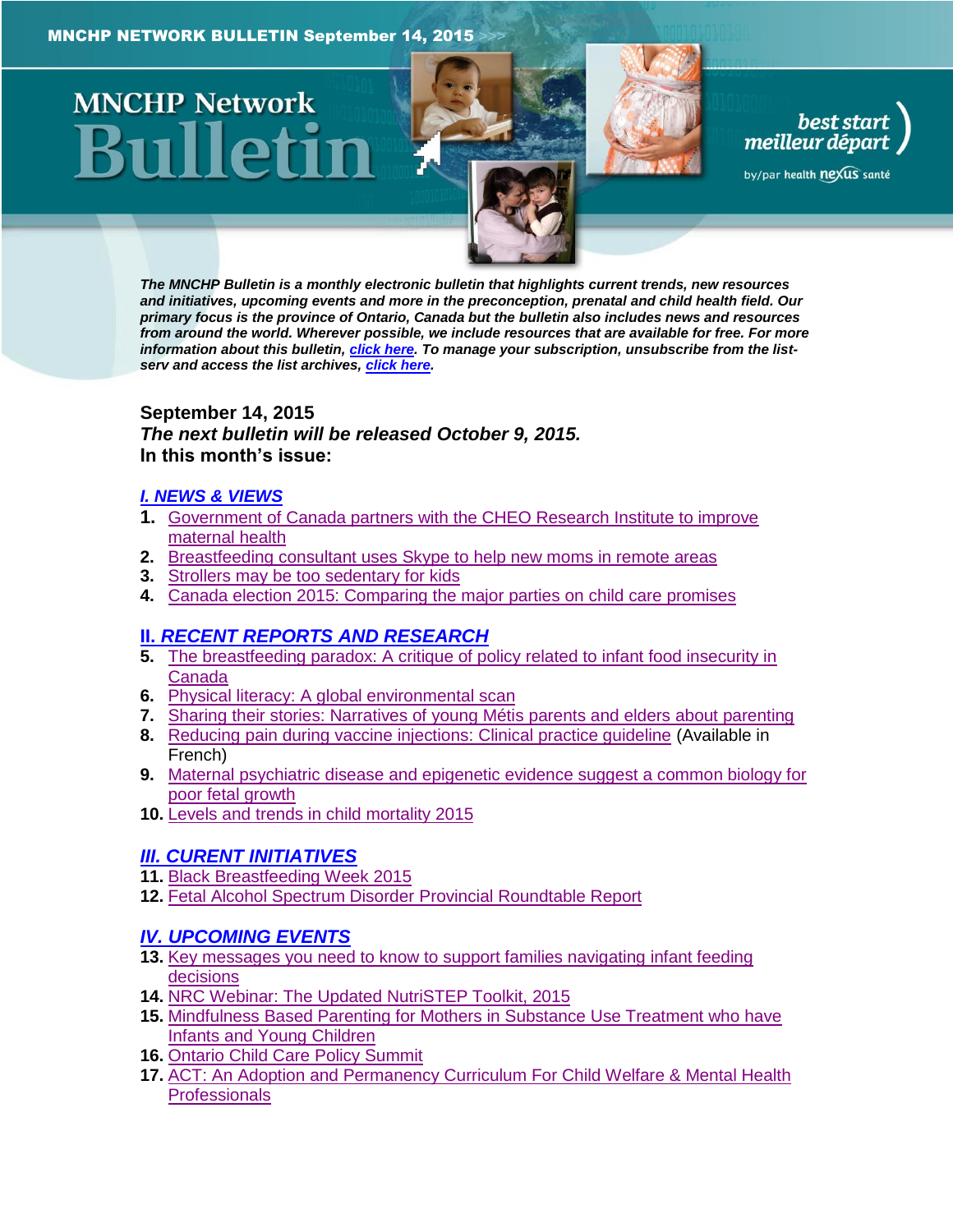**18.** [Lactation: Culture, Collaboration and Communities](#page-10-0)

# *[V. RESOURCES](#page-10-1)*

- **19.** [Materials from the Symposium on Child and Youth Mental Health](#page-10-2)
- **20.** [Reproductive Health Snapshots](#page-10-3) (Available in French)
- **21.** [You and your baby: Supporting love and nurture on the neonatal unit](#page-11-0)
- **22.** [Canadian trends in Early Childhood Education](#page-11-1)

# *[VI. FEATURED BEST START RESOURCES](#page-11-2)*

- **23.** [Awareness Campaign Children See… Children Learn](#page-12-0) (Available in French)
- **24.** [When Children Speak More Than One Language](#page-12-1) (Available in French)
- **25.** [Populations with Lower Rates of Breastfeeding: A Summary of Findings](#page-12-2) (Available in French)
- **26.** [Resources related to alcohol and drug use during pregnancy](#page-13-0) (Available in French)
- **27.** Save the Date! [Best Start Resource Centre Conference 2016](#page-13-1)

# <span id="page-1-0"></span>**I. NEWS & VIEWS**

# <span id="page-1-1"></span>**1. Government of Canada Partners with the CHEO Research Institute to Improve Maternal Health**

This press release (CHEO, 2015) announces a new partnership between the Children's Hospital of Eastern Ontario (CHEO) Research Institute and the Government of Canada to fund the development of the *SmartMoms – Canada* mobile app. Pregnant women can use the app to monitor their weight, physical activity, nutrition and sleep. Users will also receive personalized input as to how they can improve their health choices. The project will be funded through the *Multi-Sectoral Partnership Approach to Promote Healthy Living and Prevent Chronic Disease* initiative. Dr. Kristi Adamo, senior scientist at the CHEO Research Institute and associate professor at the University of Ottawa, will also be contributing funding from her national research network.

[http://www.haloresearch.ca/blog/2015/07/31/government-of-canada-partners-with-the](http://www.haloresearch.ca/blog/2015/07/31/government-of-canada-partners-with-the-cheo-research-institute-to-improve-maternal-health/)[cheo-research-institute-to-improve-maternal-health/](http://www.haloresearch.ca/blog/2015/07/31/government-of-canada-partners-with-the-cheo-research-institute-to-improve-maternal-health/)

# <span id="page-1-2"></span>[\[Return to top\]](#page-0-0)

# **2. Breastfeeding consultant uses Skype to help new moms in remote areas**

From CBC News (2015), this article discusses a new strategy from Sudbury lactation consultant Stephanie Langille to improve rates of breastfeeding for new mothers after they are discharged from the hospital. Langille offers breastfeeding support sessions via teleconferencing. Using Skype allows Langille to connect with women in remote areas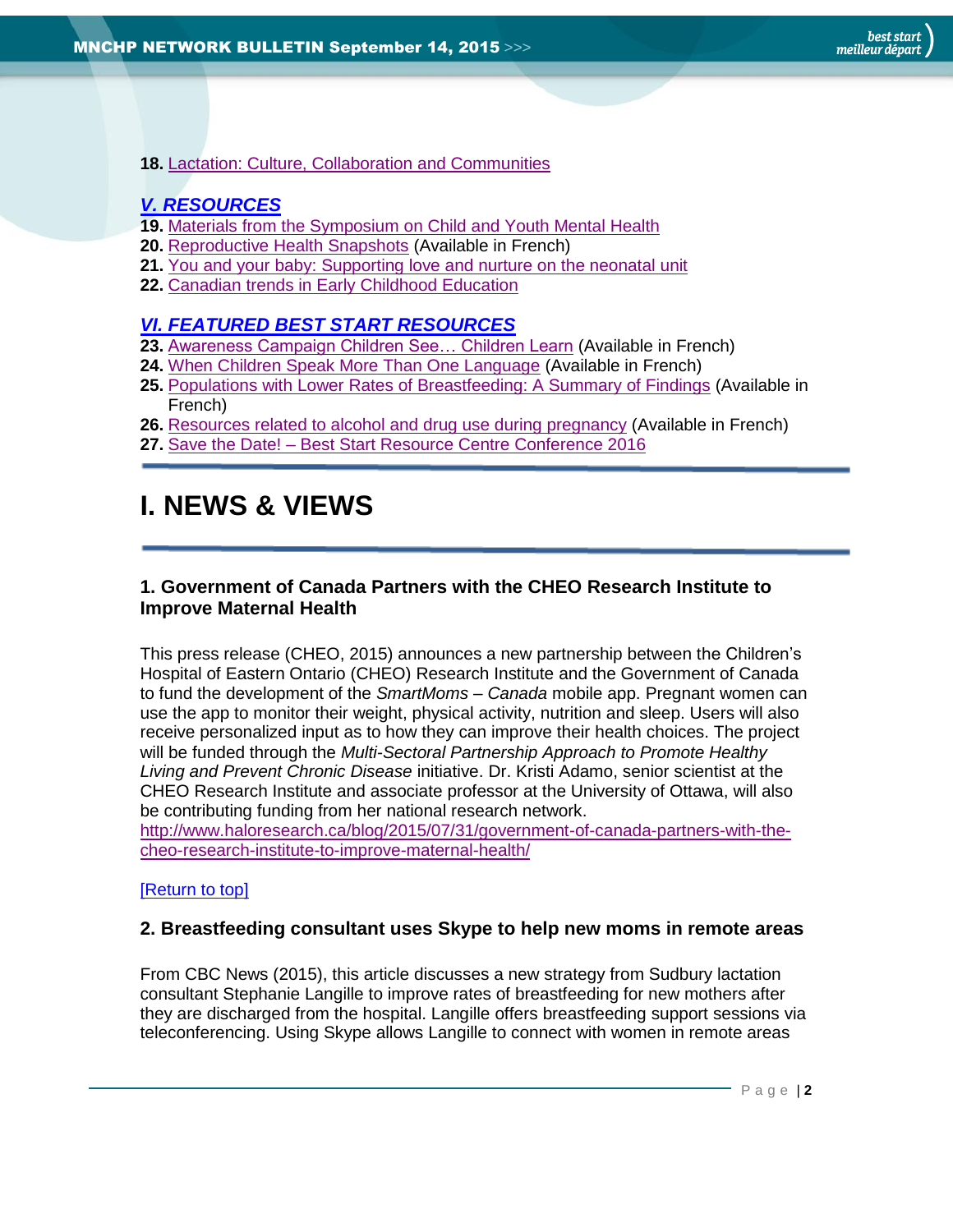who may not have access to other supports. She reasons that without easily accessible support, women who have difficulty breastfeeding may give up more quickly. She comments: "Having the ability to speak to me over the computer will really help moms to get that extra bit of information."

[http://www.cbc.ca/news/canada/sudbury/breastfeeding-consultant-uses-skype-to-help](http://www.cbc.ca/news/canada/sudbury/breastfeeding-consultant-uses-skype-to-help-new-moms-in-remote-areas-1.3205423)[new-moms-in-remote-areas-1.3205423](http://www.cbc.ca/news/canada/sudbury/breastfeeding-consultant-uses-skype-to-help-new-moms-in-remote-areas-1.3205423)

<span id="page-2-0"></span>[\[Return to top\]](#page-0-0)

# **3. Strollers may be too sedentary for kids**

This article (CBC News, 2015) addresses new research from the Hospital for Sick Children and St. Michael's Hospital in Toronto that examines how parents use strollers. The study discovered that parents did not often consider how strollers could impact their child's time for physical activity. The most common usages for the stroller included transportation, storage, supervision/confinement, and the parent's own physical activity. Despite recognizing the benefits of allowing their child to walk, many parents appreciated the expediency of the stroller. As many parents view the stroller as enabling increased outdoor time, it is important to ensure that recommending reduced stroller time does not inadventently reduce a child's outdoor time. Ultimately, the study encourages walking and and discourages prolonged trips in the stroller. Read the study: <http://www.biomedcentral.com/1471-2458/15/808> <http://www.cbc.ca/news/health/strollers-may-be-too-sedentary-for-kids-1.3199489>

[\[Return to top\]](#page-0-0)

# <span id="page-2-1"></span>**4. Canada election 2015: Comparing the major parties on child care promises**

This concise video (CBC News, 2015) compares the Conservative, NDP and Liberal platforms with respect to their promises surrounding childcare. Using animated infographics, the video explores how the Conservative Universal Child Care Benefit, the Liberal Canada Child Benefit, and the NDP's promised new daycare spaces might impact the lives of families with varying incomes, and family compositions. [http://www.cbc.ca/news/politics/canada-election-2015-comparing-the-major-parties-on](http://www.cbc.ca/news/politics/canada-election-2015-comparing-the-major-parties-on-child-care-promises-1.3201117)[child-care-promises-1.3201117](http://www.cbc.ca/news/politics/canada-election-2015-comparing-the-major-parties-on-child-care-promises-1.3201117)

[\[Return to top\]](#page-0-0)

# <span id="page-2-2"></span>**II. RECENT REPORTS AND RESEARCH**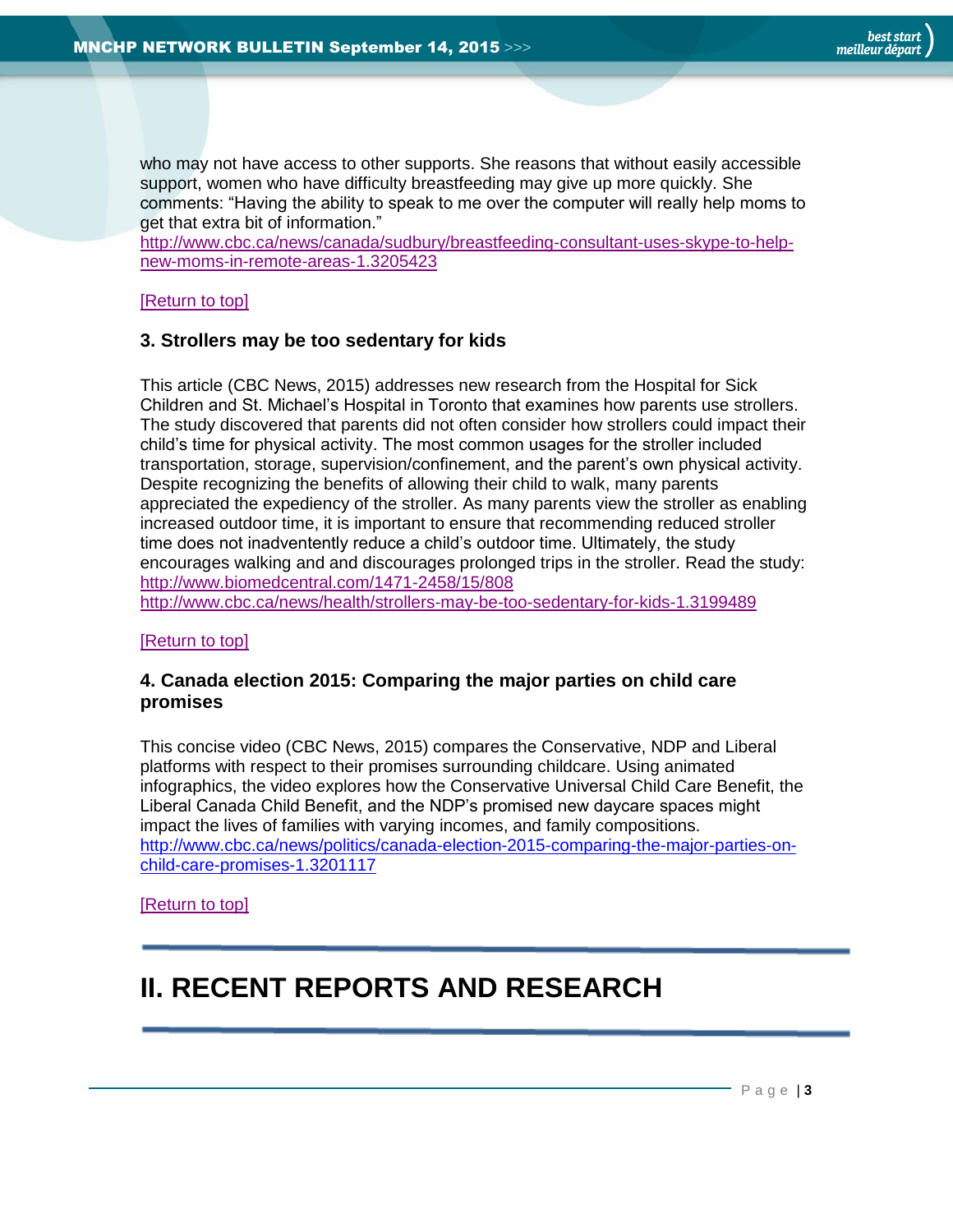**\* indicates journal subscription required for full text access**

# <span id="page-3-0"></span>**5. The Breastfeeding Paradox: A Critique of Policy Related to Infant Food Insecurity in Canada**

Frank, L. (2015). The breastfeeding paradox. *Food, Culture & Society: An International Journal of Multidisciplinary Research, 18*(1). Retrieved from DOI: 10.2752/175174415X14101814953927

# ABSTRACT:

This paper explores the framing of public policy related to infant food insecurity in Canada by examining multiple levels and jurisdictions where infant feeding and food security policy merge. It identifies that both policy areas position breastfeeding as the solution to infant food insecurity, primarily isolating policy within health domains. Overall, this paper provides a critique of policy in relation to what we know about the challenges of maintaining breastfeeding as the sole nutrition strategies for infants and the barriers of access to alternative food for infants within the context of low-income circumstances in high-income countries such as Canada. It argues that infant food insecurity is a matter that requires better conceptualization and broader policy responses beyond health policy aimed at shaping infant feeding practice. An informed merging of infant feeding and food security policy could provide the framework for policy development to address the structural relations that make breastfeeding unsustainable, particularly for low-income women, as well food insecurity outcomes that stem from not breastfeeding in low-income circumstances.

<http://www.tandfonline.com/doi/abs/10.2752/175174415X14101814953927>

# <span id="page-3-1"></span>[\[Return to top\]](#page-0-0)

# **6. Physical literacy: A global environmental scan**

Spengler, J. O. (2015). *Physical literacy: A global environmental scan*. Washington, D.C.: The Aspen Institute. Retrieved from <http://www.aspeninstitute.org/sites/default/files/content/docs/pubs/GlobalScan.pdf>

#### INTRODUCTION:

In 2014, the Aspen Institute's Sports & Society Program, through its Project Play initiative and with the support of the Robert Wood Johnson Foundation, began to develop a cross-sector physical literacy plan for the United States. Step one was tasking the University of Florida Sport Policy and Research Collaborative (now known as the Sports and Physical Activity Research Collaborative) to conduct the first-ever global environmental scan to learn more about the promotion and implementation of physical literacy in other countries. In conducting the scan, methods used to collect data included an analysis of peer-reviewed publications, policy documents, national physical literacy websites, and primary assessment data; interviewing Dr. Margaret Whitehead, founder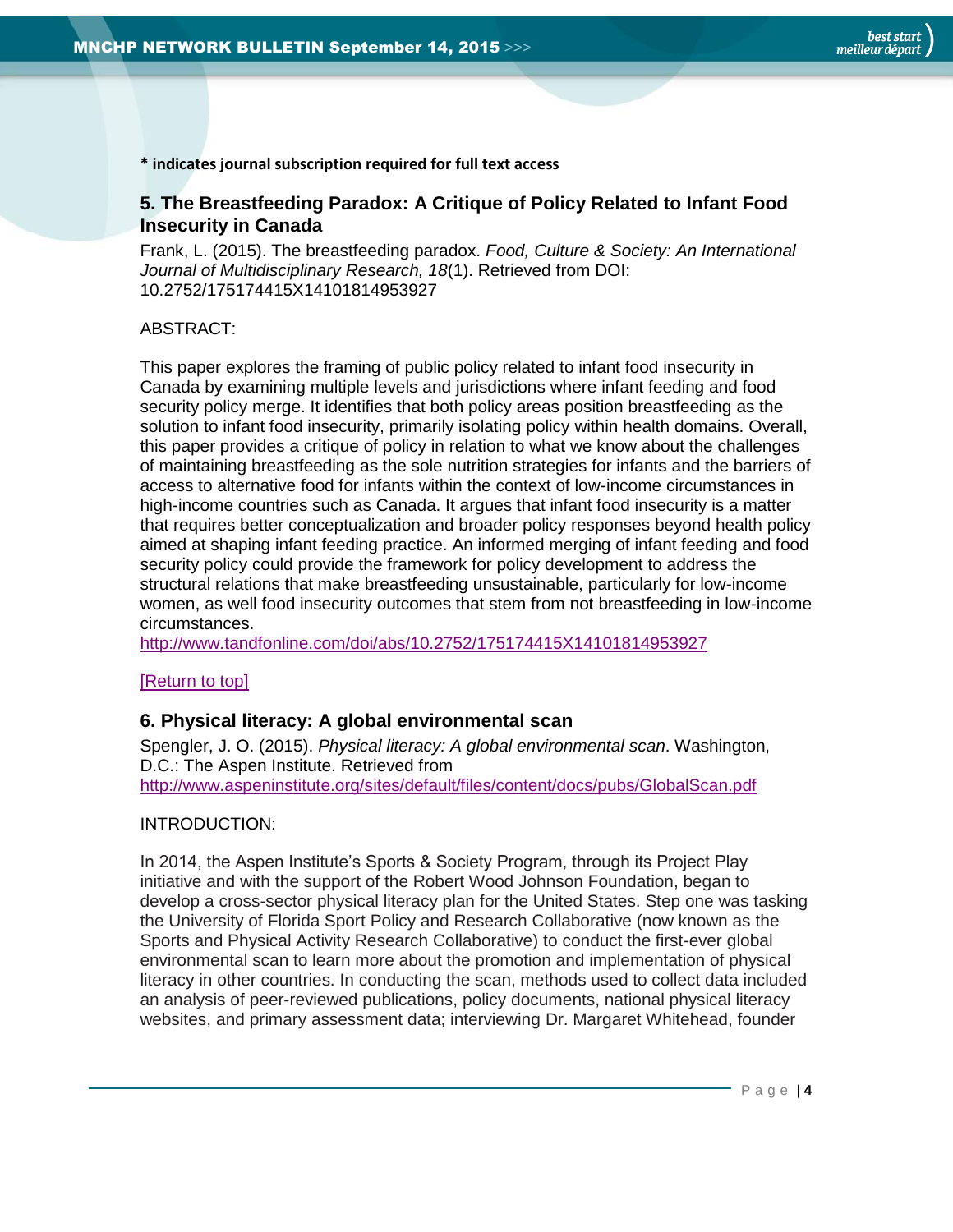of the modern movement around physical literacy; and gathering information from experts in other nations through electronic communication. Ten nations were selected for analysis based on a review of the literature and advice from physical literacy experts. Three nations—Canada, Wales, and England—were selected for a deeper analysis given their especially active and developed physical literacy initiatives. The Sports & Society Program and the authors of this report hope the scan helps leaders from across the world design physical literacy programs in their countries, catalyzing and sharpening efforts in this important, emerging space.

<http://www.aspeninstitute.org/sites/default/files/content/docs/pubs/GlobalScan.pdf>

#### <span id="page-4-0"></span>[\[Return to top\]](#page-0-0)

# **7. Sharing their stories: Narratives of young Métis parents and elders about parenting**

Graham, C., & Davoren, T. (2015). *Sharing their stories: Narratives of young Métis and elders about parenting.* Prince George, BC: National Collaborating Centre for Aboriginal Health. Retrieved from [http://www.nccah-ccnsa.ca/438/young-metis-parents-and-elders](http://www.nccah-ccnsa.ca/438/young-metis-parents-and-elders-about-parenting.nccah)[about-parenting.nccah](http://www.nccah-ccnsa.ca/438/young-metis-parents-and-elders-about-parenting.nccah)

#### INTRODUCTION:

Over the course of its mandate, the National Collaborating Centre for Aboriginal Health (NCCAH) has engaged in several projects aimed at documenting the stories and experiences of Aboriginal parents. These projects have marked an important step in increasing knowledge and awareness and addressing the current gaps in research about current and historical Aboriginal families and parenting practices. This report aims to document and analyze the narratives of Métis parents in British Columbia about how to effectively parent their children in the face of historical and contemporary challenges. This project began in 2009 after being vetted through UNBC's Research Ethics Board. The NCCAH retained the services of consultants to engage Métis from across British Columbia for the purpose of collecting stories from Métis fatherhood. As evidenced in the findings, the discussion grew beyond that of fatherhood as a main theme into a more general discussion about Métis parenting, health, education, program and service needs, and how Métis culture and identity is important to each.

The report begins by providing some background information about Métis and their struggle to achieve recognition for their rights, as well as the socioeconomic determinants that pose challenges to their ability to effectively parent. It then moves on to a discussion of findings from the research, including participants' childhood experiences of being parented and the impact this has had on the way they parent their own children, the issues and challenges they face in parenting their children today, and the supports and resources that are needed to assist Métis parents in effectively parenting their children.

[http://www.nccah-](http://www.nccah-ccnsa.ca/Publications/Lists/Publications/Attachments/149/2015_08_17_RPT_MetisSharingStories_DavorenGraham_EN_Web.pdf)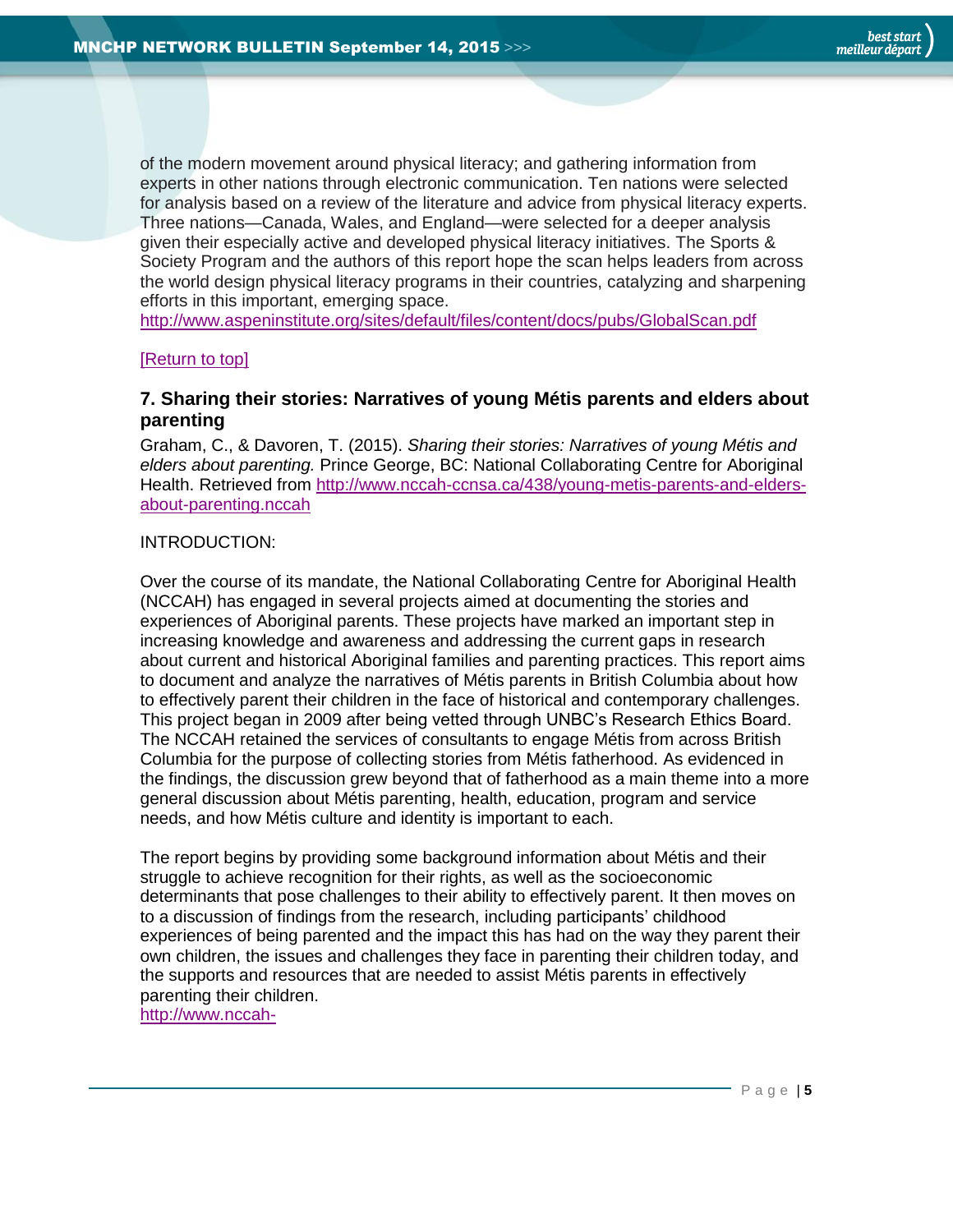[ccnsa.ca/Publications/Lists/Publications/Attachments/149/2015\\_08\\_17\\_RPT\\_MetisShari](http://www.nccah-ccnsa.ca/Publications/Lists/Publications/Attachments/149/2015_08_17_RPT_MetisSharingStories_DavorenGraham_EN_Web.pdf) [ngStories\\_DavorenGraham\\_EN\\_Web.pdf](http://www.nccah-ccnsa.ca/Publications/Lists/Publications/Attachments/149/2015_08_17_RPT_MetisSharingStories_DavorenGraham_EN_Web.pdf)

#### <span id="page-5-0"></span>[\[Return to top\]](#page-0-0)

#### **8. Reducing pain during vaccine injections: Clinical practice guideline**

Taddio, A., McMurtry, M., Shah, V., Pillai Riddell, R., Chambers, C. T., Noel, M., … Votta Bleeker, E. (2015). Reducing pain during vaccine injections: Clinical practice guideline. *CMAJ.* Advance online publication. DOI:10.1503/cmaj.150391

#### INTRODUCTION:

Pain from vaccine injections is common, and concerns about pain contribute to vaccine hesitancy across the lifespan. Non-compliance with vaccination compromises the individual and community benefits of immunization by contributing to outbreaks of vaccine-preventable diseases. Individuals may also engage in broader noncompliant behaviours if they acquire a fear of needles as a result of negative vaccination experiences. There are many evidence-based treatments to mitigate pain at the time of vaccination; however, most are not routinely used. An independent, cross-Canada multidisciplinary team, Help Eliminate Pain in Kids (HELPinKIDS), assembled in 2008 to tackle this gap in clinical care. In 2010, the HELPinKIDS team published the first clinical practice guideline on reducing pain during childhood vaccination. There are currently no guidelines on reducing pain during vaccination in adults. <http://www.cmaj.ca/content/early/2015/08/24/cmaj.150391>

#### [\[Return to top\]](#page-0-0)

# <span id="page-5-1"></span>**9. Maternal Psychiatric Disease and Epigenetic Evidence Suggest a Common Biology for Poor Fetal Growth**

Ciesielski, T. H., Marsit, C. J., & Williams, S. M. (2015). Maternal psychiatric disease and epigenetic evidence suggest a common biology for poor fetal growth. *BMC Pregnancy and Childbirth, 15*(192). doi:10.1186/s12884-015-0627-8

#### ABSTRACT:

**Background**: We sought to identify and characterize predictors of poor fetal growth among variables extracted from perinatal medical records to gain insight into potential etiologic mechanisms. In this process we reevaluated a previously observed association between poor fetal growth and maternal psychiatric disease.

**Methods**: We evaluated 449 deliveries of >36 weeks gestation that occurred between 9/2008 and 9/2010 at the Women and Infants Hospital in Providence Rhode Island. This study group was oversampled for Small-for-Gestational-Age (SGA) infants and excluded Large-for-Gestational-Age (LGA) infants. We assessed the associations between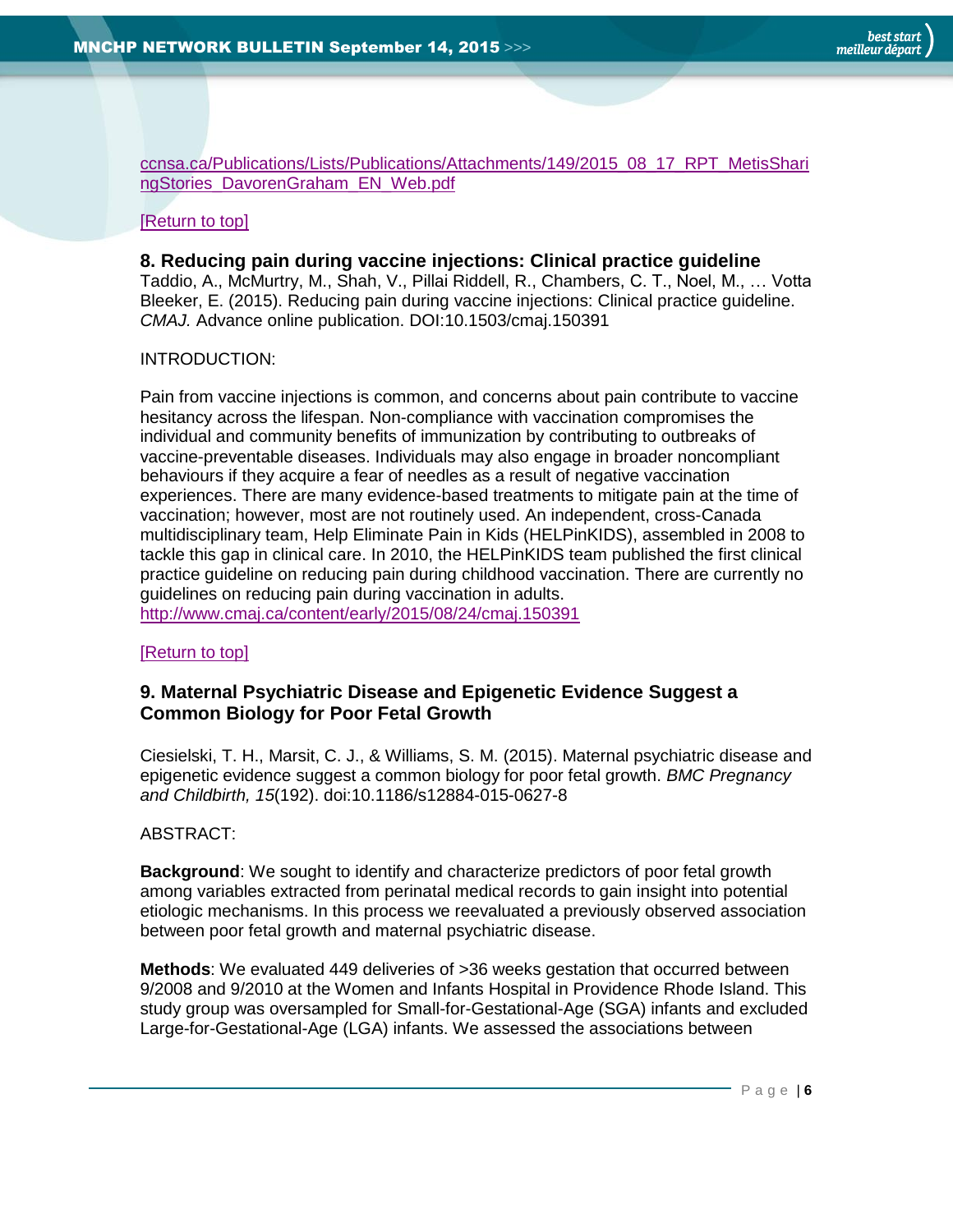recorded clinical variables and impaired fetal growth: SGA or Intrauterine Growth Restriction (IUGR) diagnosis. After validating the previously observed association between maternal psychiatric disease and impaired fetal growth we addressed weaknesses in the prior studies by explicitly considering antidepressant use and the timing of symptoms with respect to pregnancy. We then evaluated DNA methylation levels at 27 candidate loci in placenta from a subset of these deliveries (n=197) to examine if epigenetic variation could provide insight into the mechanisms that cause this co-morbidity.

**Results**: Infants of mothers with prenatal psychiatric disease (Depression, Anxiety, OCD/Panic) had increased odds of poor fetal growth (OR  $_{\text{adjusted}}$  = 3.36, 95% CI: 1.38-8.14). This relationship was similar among those who were treated with antidepressants (OR  $_{\text{adiusted}}$  = 3.69, 95%CI: 1.31-10.45) and among those who were not (OR  $_{\text{adiusted}}$ =3.19, 95%CI: 1.370-7.83). Among those with a history of psychiatric disease but no active disease in pregnancy the OR adjusted Was 0.45 (95%CI: 0.09-2.35). A locus near the transcription start site of the leptin receptor (cg21655790) had methylation levels that were decreased in the presence of: 1)SGA/IUGR, and 2) active but not resolved psychiatric disease (among mothers not on antidepressants).

**Conclusions**: These results validate and further characterize the association between maternal psychiatric disease and poor fetal growth. Because the association appears to depend on active psychiatric disease, this suggests a transient and potentially modifiable pathophysiology. The molecular findings in this study suggest that altered leptin signaling may be involved in the biological mechanisms that link prenatal maternal psychiatric symptoms and poor fetal growth.

<http://www.biomedcentral.com/1471-2393/15/192>

#### [\[Return to top\]](#page-0-0)

# <span id="page-6-0"></span>**10. Levels and trends in child mortality 2015**

UNICEF, WHO, World Bank, UN-DESA Population Division. (2015). *Levels and trends in child mortality 2015.* Retrieved from [http://www.childmortality.org/files\\_v20/download/IGME%20Report%202015\\_9\\_3%20LR](http://www.childmortality.org/files_v20/download/IGME%20Report%202015_9_3%20LR%20Web.pdf) [%20Web.pdf](http://www.childmortality.org/files_v20/download/IGME%20Report%202015_9_3%20LR%20Web.pdf)

OVERVIEW:

The United Nations Inter-agency Group for Child Mortality Estimation (UN-IGME) updates child mortality estimates annually for monitoring progress. This report presents the UN-IGME's latest estimates of under-five, infant and neonatal mortality and assesses progress towards MDG 4 at the country, regional and global levels.

It aims to help countries and partners give high priority to reducing newborn and child mortality, particularly by targeting the major killers of children with effective preventive and curative interventions.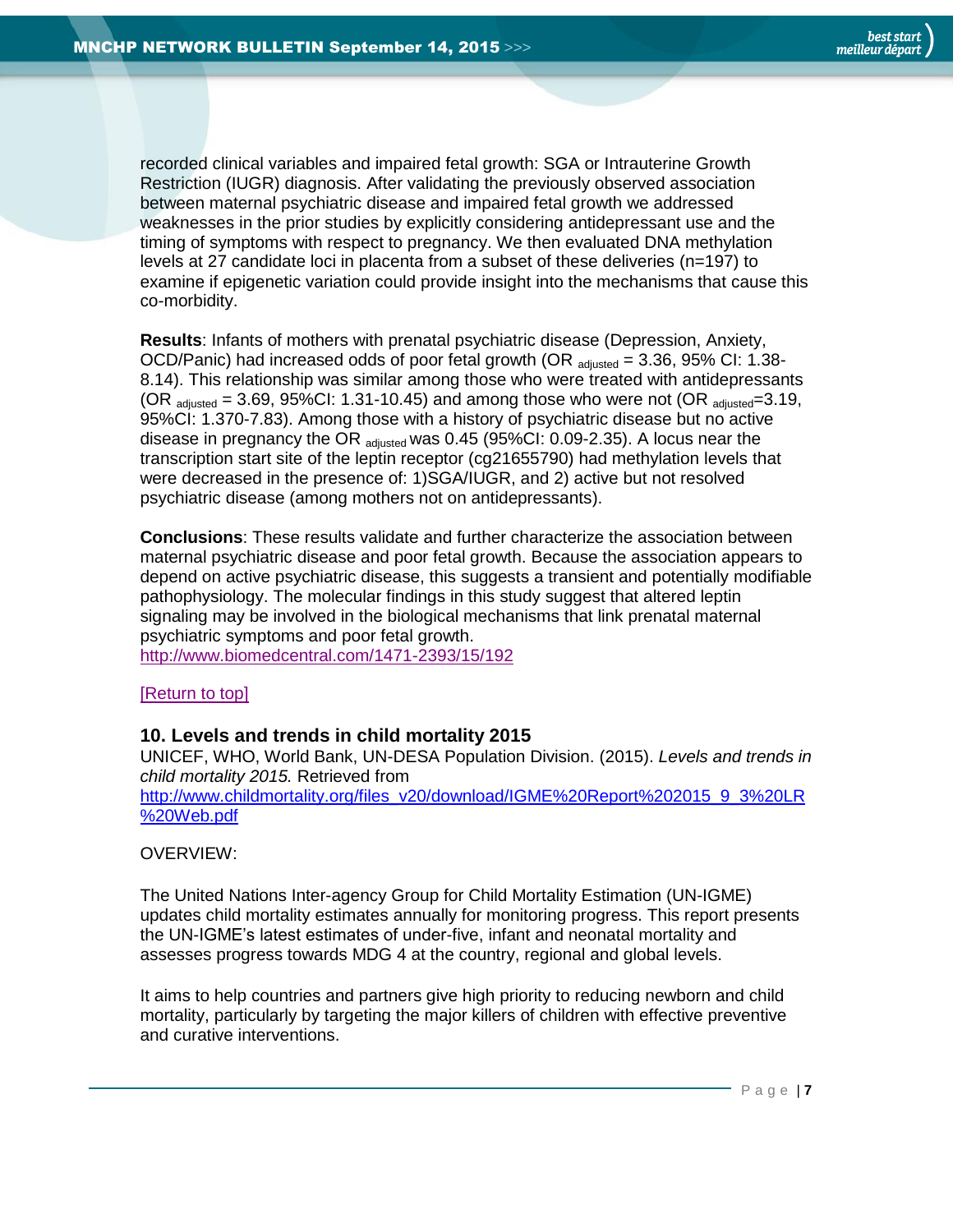[http://www.childmortality.org/files\\_v20/download/IGME%20Report%202015\\_9\\_3%20LR](http://www.childmortality.org/files_v20/download/IGME%20Report%202015_9_3%20LR%20Web.pdf) [%20Web.pdf](http://www.childmortality.org/files_v20/download/IGME%20Report%202015_9_3%20LR%20Web.pdf)

[\[Return to top\]](#page-0-0)

# <span id="page-7-0"></span>**III. CURRENT INITIATIVES**

# <span id="page-7-1"></span>**11. Black Breastfeeding Week 2015**

The 3<sup>rd</sup> Annual Black Breastfeeding Week 2015 was held this year from August 25-31 to raise awareness of the racial disparity in breastfeeding rates. Events held throughout the week included a Lactation Station Open House, Twitter chats, and socials. In the United States, the high black infant mortality rate, unique cultural barriers and lack of resources for black women have prompted the coordination of a week designed specifically to promote breastfeeding to black women. A recent Public Health Perspectives blog post, *[Overcoming the Breastfeeding Barriers Black Women Face](http://blogs.plos.org/publichealth/2015/08/30/overcoming-the-breastfeeding-barriers-black-women-face/)*, highlights many of these challenges.

<http://blackbreastfeedingweek.org/black-breastfeeding-week-2015-aims-to-lifteverybaby/>

#### [\[Return to top\]](#page-0-0)

#### <span id="page-7-2"></span>**12. Fetal Alcohol Spectrum Disorder Provincial Roundtable Report**

International Fetal Alcohol Spectrum Disorder Awareness Day was hosted this past week on September 9<sup>th</sup>. Many organizations produced resources and held events to raise awareness of the dangers of drinking alcohol during pregnancy. The Ministry of Children and Youth Services released the *Fetal Alcohol Spectrum Disorder Provincial Roundtable Report*. The report compiles highlights from roundtable sessions hosted in cities and towns across Ontario with the goal of discussing what can be done to better meet the needs of people with FASD. It was concluded that much of the public is unaware of the risks of alcohol use before, during and after pregnancy, that many adults with FASD cannot live independently, and that there are few supports for adults with FASD.

<http://www.children.gov.on.ca/htdocs/English/topics/specialneeds/fasd/index.aspx>

Related resource:

 **Fetal Alcohol Spectrum Disorder: Prevention & Support**: This website is designed specifically for Nishnawbe Aski Nation (NAN) community service providers who work with individuals with FASD. The site is divided into four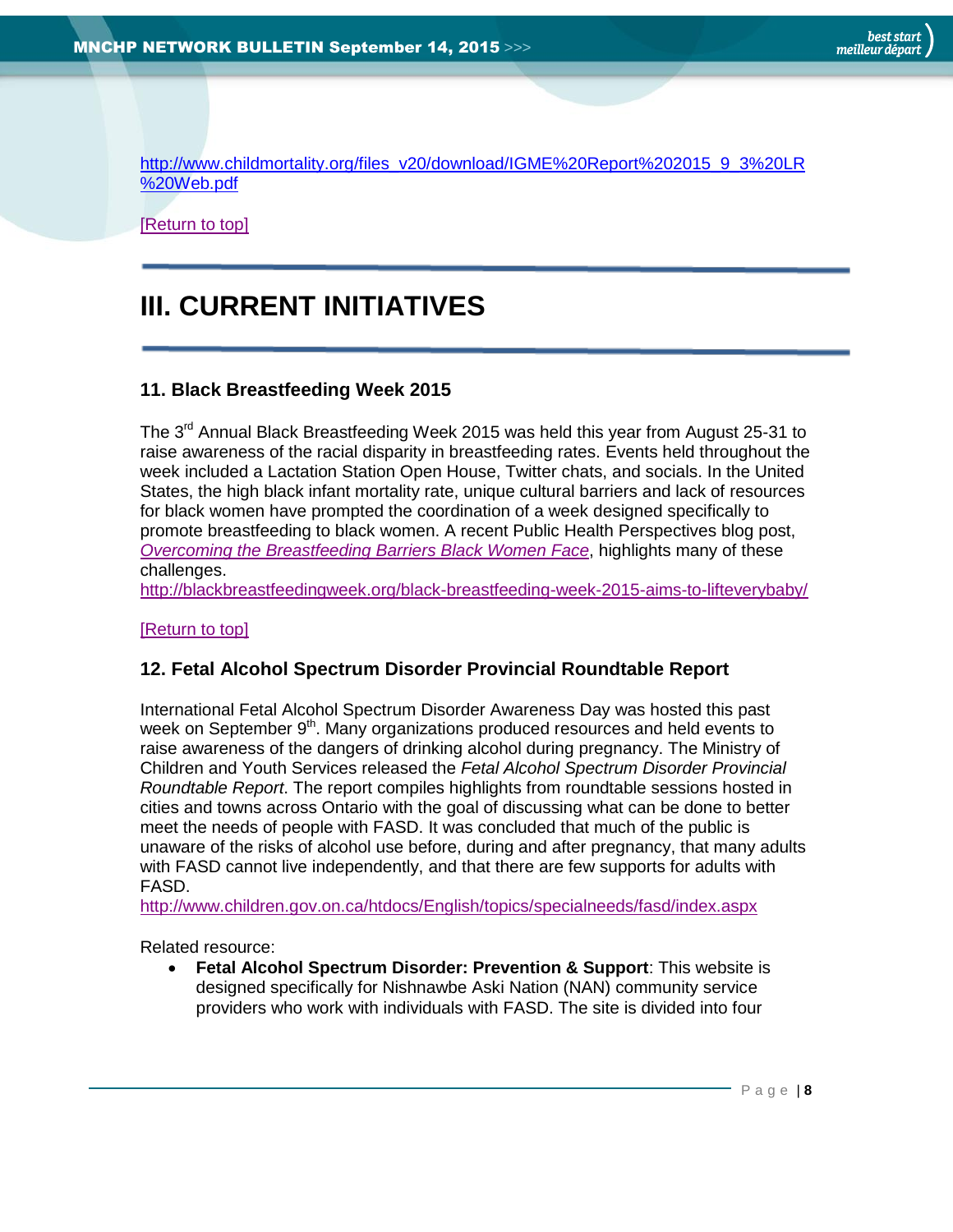<span id="page-8-0"></span>sections: awareness of FASD, understanding women at risk, strategies for intervention, and reflection on current practices. <http://www.fasdnan.ca/>

[\[Return to top\]](#page-0-0)

# **IV. UPCOMING EVENTS**

# <span id="page-8-1"></span>**13. Key Messages You Need to Know to Support Families Navigating Infant Feeding Decisions**

September 16, 2015: Webinar

From the Ontario Public Health Association, this webinar will provide strategies to help health care providers offer unbiased, evidence based information to parents with respect to infant feeding. Through the sessions, participants will look at the OPHA's new Informed Decision Making Position paper, as well as a decision tree that will help health care providers providing information in an unbiased manner. Moderated by Anna West, a Public Health Nurse at the Halton Region Health Department and BFI coordinator, speakers will include Kathy Ventor, a BFI lead assessor, Heather Lawson, the BFI lead at the North Bay Parry Sound District Health Unit, and York Region Public Health's BFI implementation lead, Evelyn te Nyenhuis.

[https://www.eventbrite.ca/e/opha-webinar-key-messages-you-need-to-know-to-support](https://www.eventbrite.ca/e/opha-webinar-key-messages-you-need-to-know-to-support-families-navigating-infant-feeding-decisions-tickets-17952507433)[families-navigating-infant-feeding-decisions-tickets-17952507433](https://www.eventbrite.ca/e/opha-webinar-key-messages-you-need-to-know-to-support-families-navigating-infant-feeding-decisions-tickets-17952507433)

# <span id="page-8-2"></span>**14. NRC Webinar: The Updated NutriSTEP Toolkit, 2015**

September 17, 2015: Webinar

This webinar will explore the recent changes made to the NutriSTEP toolkit, a program that aids in the assessment of eating habits and nutrition risk in children. Presented by Janis Randall Simpson, Marie-Helene Traversy, Debbie Azim Fleming, and Michelle Saraiva, the session will provide background to the NutriSTEP program, discuss how the changes will support implementation in public health units, offer stories of NutriSTEP's past implementation and provide a taste of future plans for the program. [http://www.eventbrite.ca/e/nrc-webinar-the-updated-nutristep-toolkit-2015-tickets-](http://www.eventbrite.ca/e/nrc-webinar-the-updated-nutristep-toolkit-2015-tickets-18070049003)[18070049003](http://www.eventbrite.ca/e/nrc-webinar-the-updated-nutristep-toolkit-2015-tickets-18070049003)

[\[Return to top\]](#page-0-0)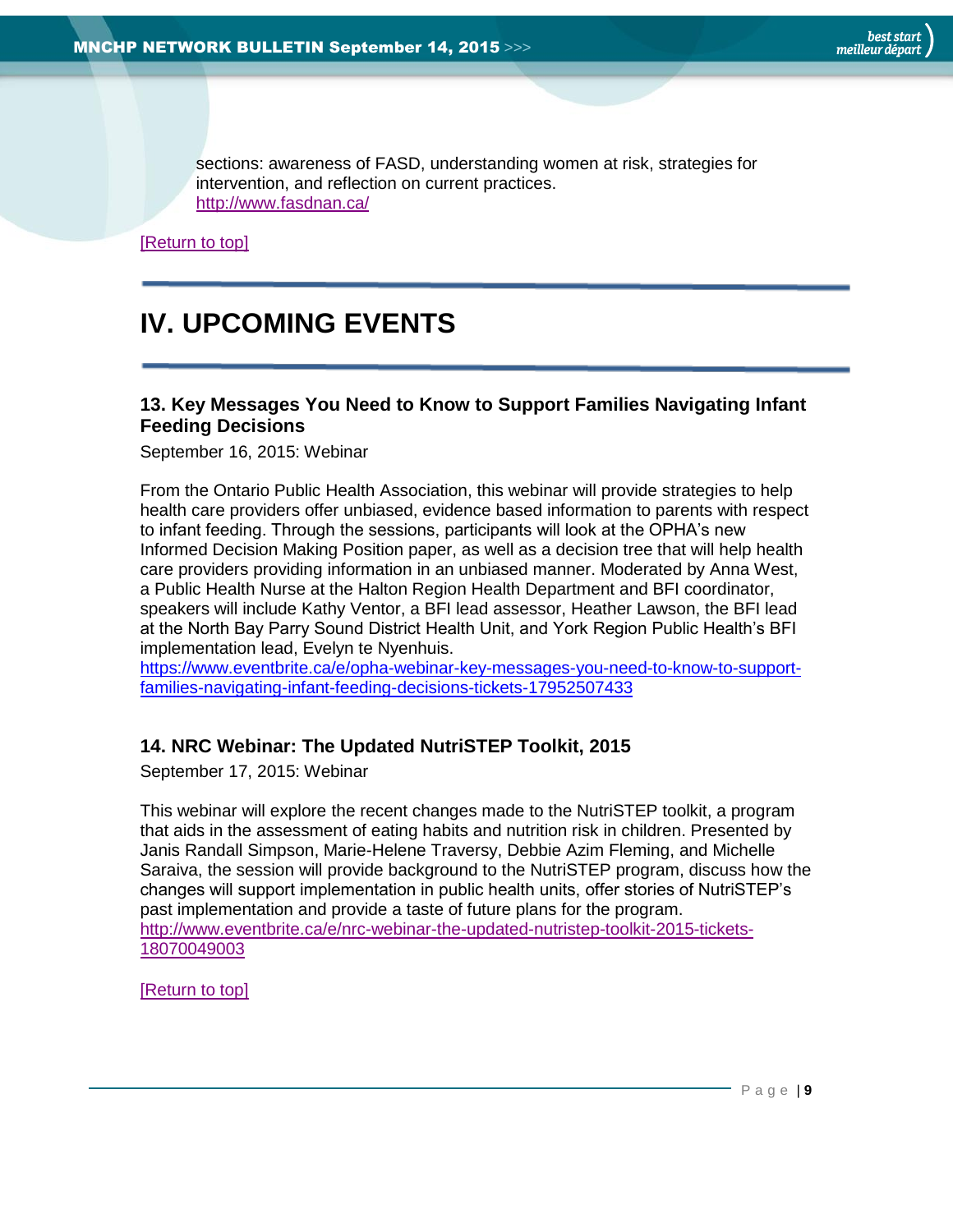# <span id="page-9-0"></span>**15. Mindfulness Based Parenting for Mothers in Substance Use Treatment who have Infants and Young Children**

September 22, 2015: Webinar

Presented by Dr. Diane J. Abatemarco, a professor at Thomas Jefferson University whose research explores interventions to prevent child maltreatment, this workshop will explore the impact of mindfulness based parenting on improving the functioning of substance-affected families. Participants of the webinar will have the opportunity to experience mindfulness based exercises and meditations which can be adapted for use both with clients and staff.

<https://cc.readytalk.com/cc/s/registrations/new?cid=21llrx2clocb>

#### <span id="page-9-1"></span>[\[Return to top\]](#page-0-0)

# **16. Ontario Child Care Policy Summit**

September 25-26, 2015: Toronto, ON

Through this two-day forum, participants will have the opportunity to explore issues related to provincial and national child care policy just ahead of the federal election. On Day 1, presenters Susan Prentice and Jim Stanford will discuss strategies advocates can use to ensure Ontario has a quality, public child care system. Day 2 will feature three panels that will explore the recent changes to early childhood education in Ontario, examples of ideal child care plans that Ontario could move towards, and the policies behind federal party childcare promises.

<span id="page-9-2"></span><http://www.childcareontario.org/upcomingevents>

# **17. ACT: An Adoption and Permanency Curriculum For Child Welfare & Mental Health Professionals**

Various dates from September 29 - December 8: Toronto, ON

In 48 hours, attendees of the ACT training will learn the theory and skills to support parents of children and youth who have experienced trauma and loss prior to adoption. Participants will include therapists, child welfare workers, child and youth workers, psychologists, child and adolescent psychiatrists. Through a series of 8 workshops, participants will develop the ability to recognize a variety of issues relevant to diverse family structures, the impact of permanence on an adopted child, and the importance of attachment and neurobiology in assessing trauma. The workshops will be facilitated by trainers, Elaine Quinn and Kimberley Miller who both hold prominent positions at the Adoption Council of Ontario.

[https://www.adoption.on.ca/uploads/File/ACT\\_2015\\_Toronto.pdf](https://www.adoption.on.ca/uploads/File/ACT_2015_Toronto.pdf)

[\[Return to top\]](#page-0-0)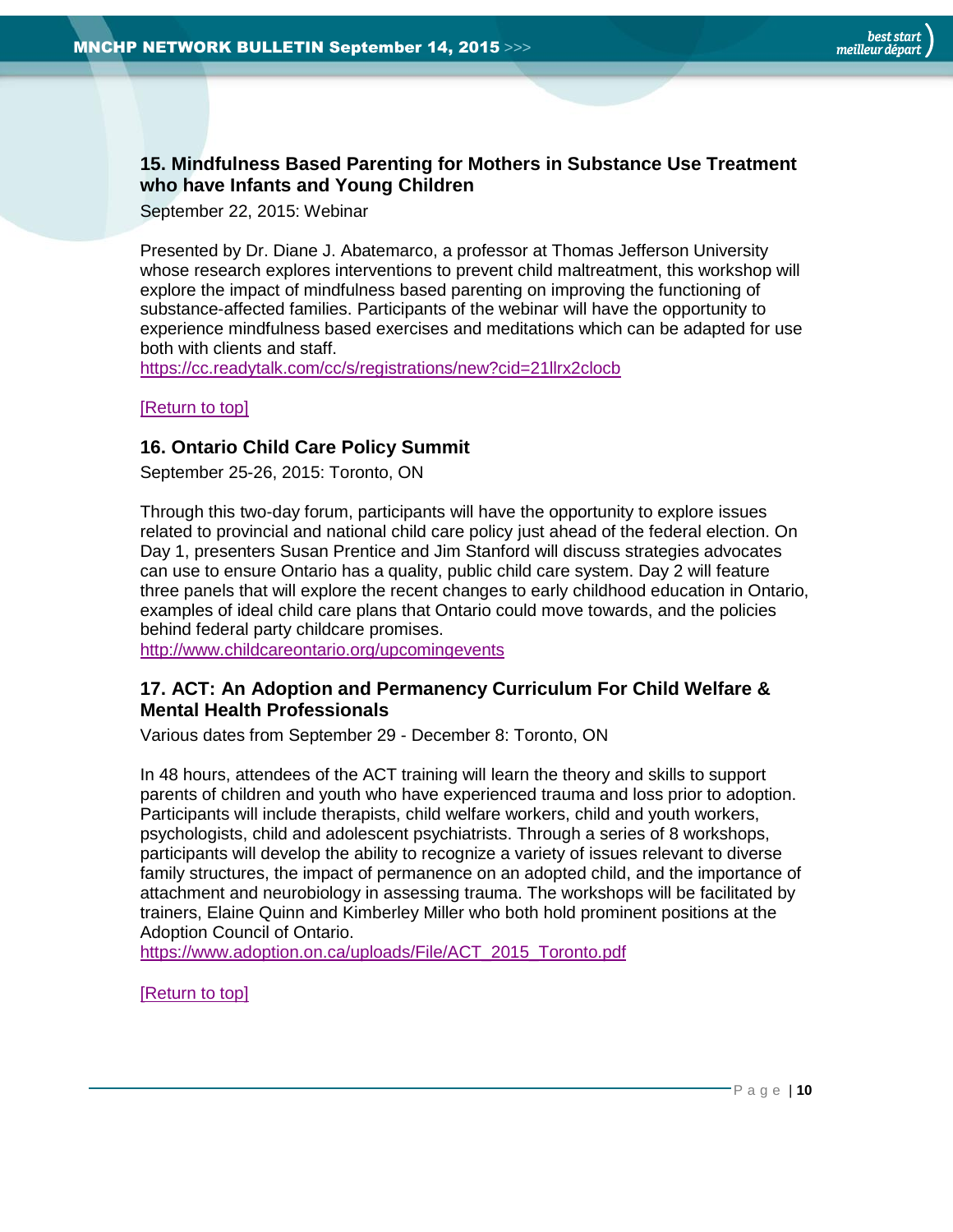# <span id="page-10-0"></span>**18. Lactation: Culture, Collaboration and Communities**

October 2-3, 2015: Niagara Falls, ON

Hosted by the Canadian Lactation Consultants Association, this two-day meeting will explore diverse breastfeeding and lactation communities. James Akre will deliver two sessions, one regarding his own personal experiences related to breastfeeding, and the second related to how breastfeeding is marketed. Other speakers include Joy Noel-Weiss, who will discuss the inclusion of transgender men in breastfeeding communities, Lenore Goldfarb, who will explore induced lactation, and Attie Sandink, who will examine baby-led breastfeeding.

<http://clca-accl.ca/wp-content/uploads/2015/08/clca-brochure083015.pdf>

[\[Return to top\]](#page-0-0)

# <span id="page-10-1"></span>**V. RESOURCES**

# <span id="page-10-2"></span>**19. Materials from the Symposium on Child and Youth Mental Health**

Held from August 17<sup>th</sup>-19<sup>th</sup>, the Atlantic Summer Institute's Symposium on Child and Youth Mental Health united practitioners and youth from across the Atlantic Provinces to discuss strategies and policies to promote mental health, and the instruction of social and emotional competencies. Materials related to the symposium's workshops have been recently released online.

- **Watch video of the symposium**: Revisit keynote presentations delivered by Ian Manion and Dr. Mark Greenberg, as well as several of the panel discussions and activities organized as part of the symposium's children and youth programs. <http://www.asi-iea.ca/en/asi-2015-videos/>
- **Presentations**: Access slides for workshops on topics including school-based intervention, and collective impact. <http://www.asi-iea.ca/en/2015-presentations/>
- **Books to support social and emotional learning**: View a list of resources that can be used to help teach social and emotional competencies in schools. <http://www.asi-iea.ca/en/files/2015/09/SEL-Booklist-2015-07-02.pdf>

<span id="page-10-3"></span>[\[Return to top\]](#page-0-0)

# **20. Reproductive Health Snapshots**

(Available in French)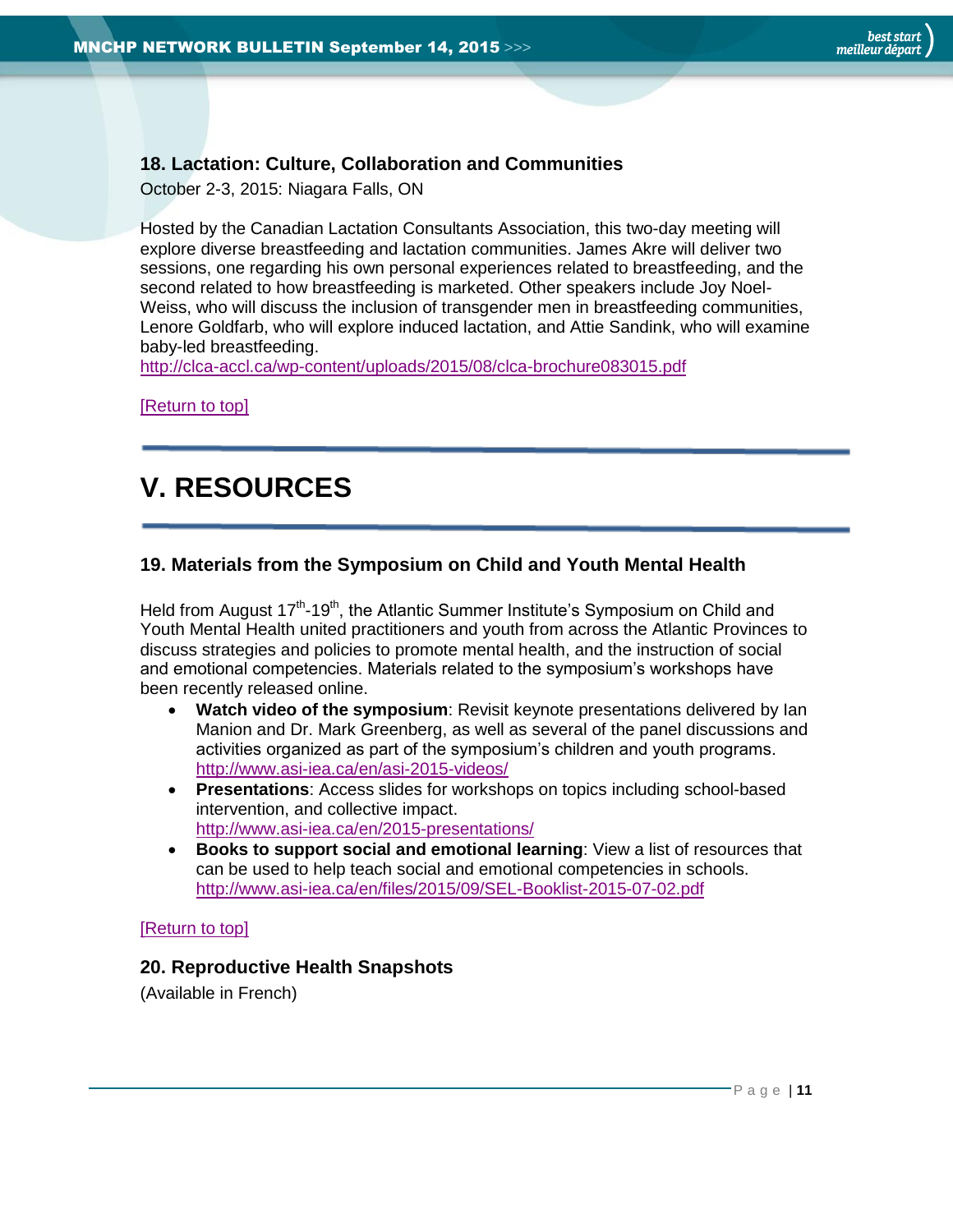Public Health Ontario recently released a reproductive health section within its collection of Snapshots tools. Snapshots are interactive map-based dashboards that allow users to track geographic and temporal trends across a variety of indicators, including those related to chronic disease, health behaviours, infectious disease, injury and substance misuse and mortality. PHO used data from the Better Outcomes Registry & Network (BORN) to examine trends in reproductive and maternal health across health units, including substance use during pregnancy, birth and pregnancy rates, and maternal age. Users can isolate statistics for individual health units, and compare data for different geographic areas by clicking on an interactive map.

EN[:https://www.publichealthontario.ca/en/dataandanalytics/snapshots/pages/default.asp](https://www.publichealthontario.ca/en/dataandanalytics/snapshots/pages/default.aspx) [x](https://www.publichealthontario.ca/en/dataandanalytics/snapshots/pages/default.aspx)

FR:<https://www.publichealthontario.ca/fr/dataandanalytics/snapshots/pages/default.aspx>

#### <span id="page-11-0"></span>[\[Return to top\]](#page-0-0)

# **21. You and Your Baby: Supporting Love and Nurture on the Neonatal Unit**

This new brochure from the Baby Friendly Initiative provides strategies and encouragement for new families caring for a sick or premature baby. The booklet highlights the importance of breastfeeding, skin to skin contact, and containment holding. It also emphasizes the necessity of parents getting involved with their infant's care while skill on the neonatal unit.

[http://www.unicef.org.uk/BabyFriendly/Resources/Resources-for-parents/You-and-your](http://www.unicef.org.uk/BabyFriendly/Resources/Resources-for-parents/You-and-your-baby-Supporting-love-and-nurture-on-the-neonatal-unit/)[baby-Supporting-love-and-nurture-on-the-neonatal-unit/](http://www.unicef.org.uk/BabyFriendly/Resources/Resources-for-parents/You-and-your-baby-Supporting-love-and-nurture-on-the-neonatal-unit/)

#### <span id="page-11-1"></span>[\[Return to top\]](#page-0-0)

# **22. Canadian Trends in Early Childhood Education**

This presentation from Kerry McCuaig, Zeenat Janmohamed, and Romona Gananathan was recently delivered at the European Early Childhood Education Research Association conference in Spain. The presentation features statistics regarding early childhood education in Canada, and highlights advice from the OECD to improve Canadian early childhood education. Recommendations include integrated governance and policy, attention to staffing and systematic data collection and monitoring. [http://www.oise.utoronto.ca/atkinson/UserFiles/File/Presentations/Canada\\_Trends\\_Barc](http://www.oise.utoronto.ca/atkinson/UserFiles/File/Presentations/Canada_Trends_Barcelona_Sept_2015_-_EECER.pdf) [elona\\_Sept\\_2015\\_-\\_EECER.pdf](http://www.oise.utoronto.ca/atkinson/UserFiles/File/Presentations/Canada_Trends_Barcelona_Sept_2015_-_EECER.pdf)

[\[Return to top\]](#page-0-0)

# <span id="page-11-2"></span>**VI. FEATURED BEST START RESOURCES**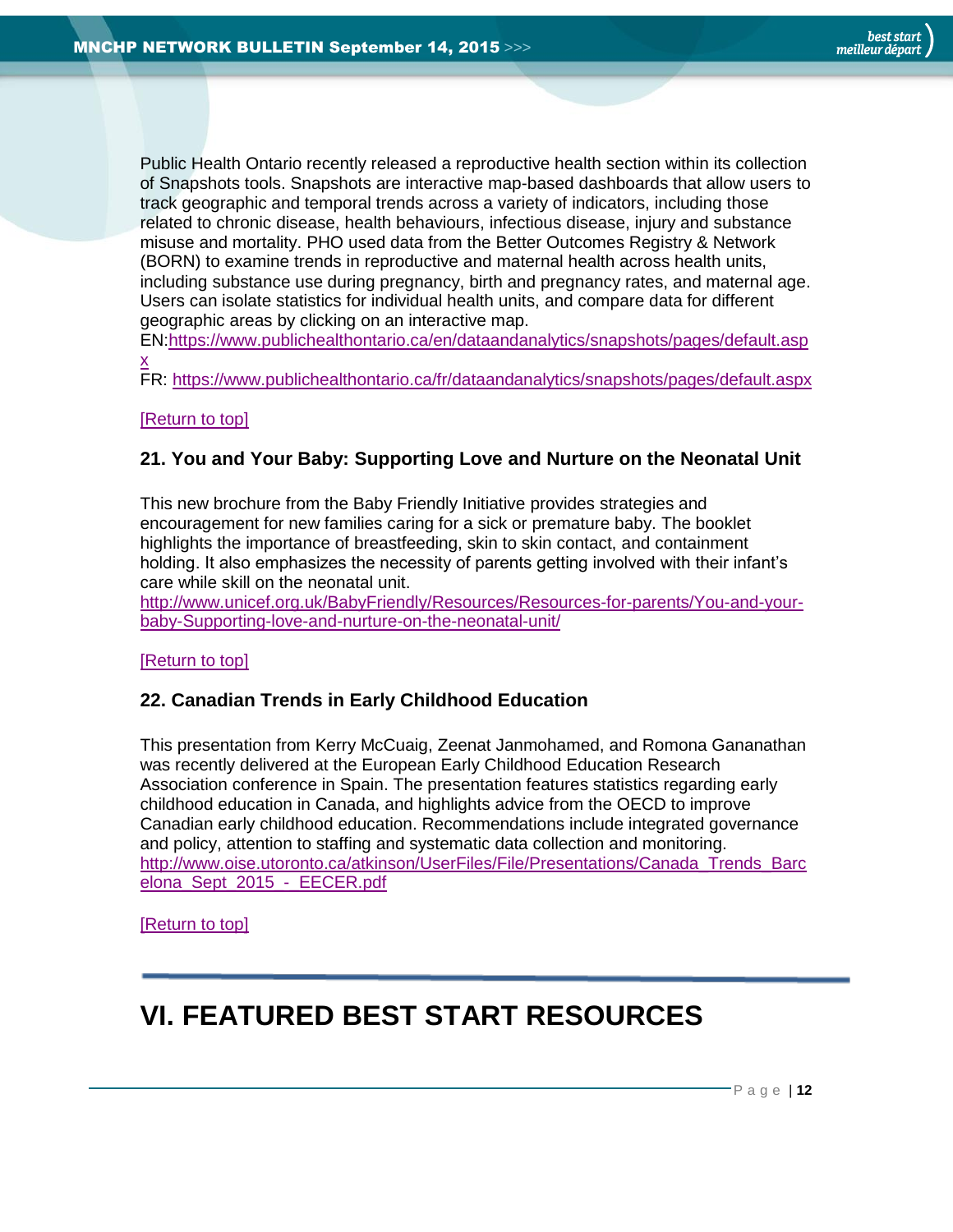# <span id="page-12-0"></span>**23. Awareness Campaign Children See… Children Learn**

(Available in French) Sept. 21, 2015: Webinar (in French) Sept. 22, 2015: Webinar

This webinar will provide an overview of the child discipline campaign offered by the Best Start Resource Centre. The evidence that has led to this campaign will be summarized and the campaign resources will be described. The role that service providers can take to disseminate the campaign messages to parents will be described. Please note that this webinar will not cover positive discipline strategies to use with children.

Register for Sept. 21 (in French): [http://en.beststart.org/event/webinaire-campagne-de](http://en.beststart.org/event/webinaire-campagne-de-sensibilisation-les-enfants-voient%E2%80%A6-les-enfants-apprennent-21-septembre)[sensibilisation-les-enfants-voient%E2%80%A6-les-enfants-apprennent-21-septembre](http://en.beststart.org/event/webinaire-campagne-de-sensibilisation-les-enfants-voient%E2%80%A6-les-enfants-apprennent-21-septembre) Register for Sept. 22: [http://en.beststart.org/event/webinar-awareness-campaign](http://en.beststart.org/event/webinar-awareness-campaign-children-see%E2%80%A6-children-learn-september-22)[children-see%E2%80%A6-children-learn-september-22](http://en.beststart.org/event/webinar-awareness-campaign-children-see%E2%80%A6-children-learn-september-22) Register for Sept.

[\[Return to top\]](#page-0-0)

# <span id="page-12-1"></span>**24. When Children Speak More Than One Language**

(Available in French)

This resource has recently been translated into Ojibway and Cree. Parents or children who will learn two or more languages may have questions regarding language acquisition. This guide will help practitioners to share evidence-based information with these parents. Language is the best tool to help a child do well later in school and in life. EN[:http://www.beststart.org/resources/hlthy\\_chld\\_dev/BSRC\\_When\\_Families\\_Speak\\_fn](http://www.beststart.org/resources/hlthy_chld_dev/BSRC_When_Families_Speak_fnl.pdf) [l.pdf](http://www.beststart.org/resources/hlthy_chld_dev/BSRC_When_Families_Speak_fnl.pdf)

FR[:http://www.meilleurdepart.org/resources/develop\\_enfants/pdf/BSRC\\_When\\_Families](http://www.meilleurdepart.org/resources/develop_enfants/pdf/BSRC_When_Families_Speak_FR_fnl.pdf) Speak FR\_fnl.pdf

#### [\[Return to top\]](#page-0-0)

# <span id="page-12-2"></span>**25. Populations with Lower Rates of Breastfeeding: A Summary of Findings** (Available in French)

*Populations with Lower Rates of Breastfeeding: A Summary of Findings* and the four *Breastfeeding in Ontario* fact sheets have just been updated with new BORN data, and now include up-to-date rates of breastfeeding initiation and exclusivity at discharge.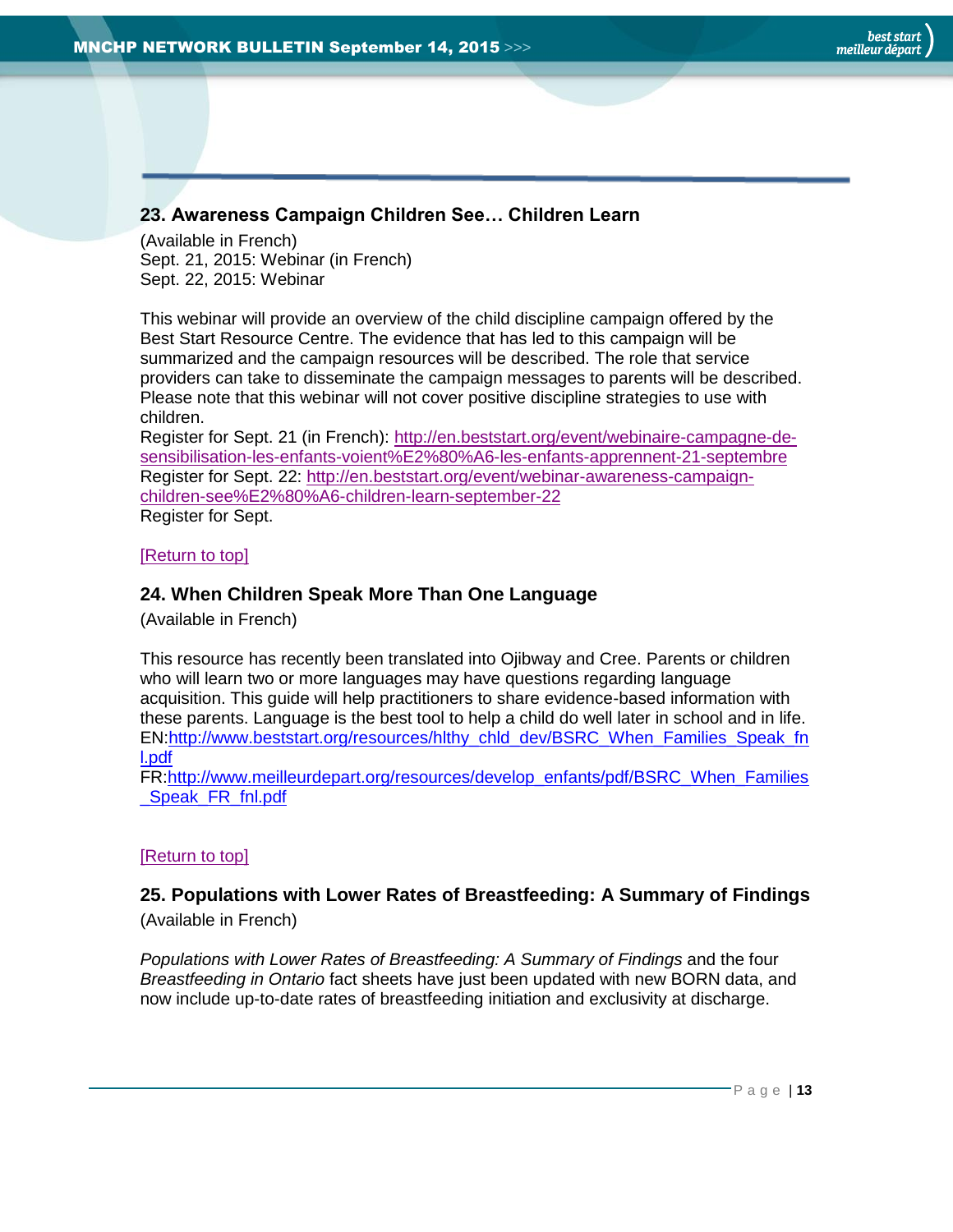Although breastfeeding initiation in Ontario is 91.8% there are populations with lower rates of breastfeeding. The Best Start Resource Centre has completed four research validation strategies to confirm populations with lower rates of breastfeeding in Ontario as well as breastfeeding strategies that are effective with these populations. The resulting report highlights information about trends in Ontario, barriers, effective and promising strategies, and recommendations to reach populations with lower rates of breastfeeding. Access the report and fact sheets from the Best Start Resource Centre's [Breastfeeding Resources](http://www.beststart.org/cgi-bin/commerce.cgi?search=action&category=B00E&advanced=yes&sortkey=sku&sortorder=descending) page.

EN: [http://www.beststart.org/resources/breastfeeding/B09-](http://www.beststart.org/resources/breastfeeding/B09-E_BF_Summary_EN_Aug2015.pdf)

[E\\_BF\\_Summary\\_EN\\_Aug2015.pdf](http://www.beststart.org/resources/breastfeeding/B09-E_BF_Summary_EN_Aug2015.pdf)

FR : [http://www.beststart.org/resources/breastfeeding/B09-](http://www.beststart.org/resources/breastfeeding/B09-F_BF_Summary_FR_Aug2015.pdf) [F\\_BF\\_Summary\\_FR\\_Aug2015.pdf](http://www.beststart.org/resources/breastfeeding/B09-F_BF_Summary_FR_Aug2015.pdf)

#### <span id="page-13-0"></span>[\[Return to top\]](#page-0-0)

# **26. Resources related to alcohol and drug use during pregnancy**

(Available in French)

The Best Start Resource Centre produces a number of resources that promote awareness of the dangers of drinking alcohol during pregnancy. Our most recent resources include:

- **Be Safe – Have an Alcohol-Free Pregnancy**: A handout that provides information and tips for expectant parents about alcohol use in pregnancy
- **Mixing Alcohol and Breastfeeding**: A handout to help mothers and their partners make an informed choice when it comes to drinking alcohol while breastfeeding.
- **Breastfeeding and Alcohol Use – Parent Knowledge and Behaviours in Ontario**: A report that shares the results of parent knowledge and behaviours surrounding breastfeeding and alcohol use.

EN: [http://www.beststart.org/cgi-](http://www.beststart.org/cgi-bin/commerce.cgi?search=action&category=A00E&advanced=yes&sortkey=sku&sortorder=descending)

[bin/commerce.cgi?search=action&category=A00E&advanced=yes&sortkey=sku&sortord](http://www.beststart.org/cgi-bin/commerce.cgi?search=action&category=A00E&advanced=yes&sortkey=sku&sortorder=descending) [er=descending](http://www.beststart.org/cgi-bin/commerce.cgi?search=action&category=A00E&advanced=yes&sortkey=sku&sortorder=descending)

FR : [http://www.beststart.org/cgi-](http://www.beststart.org/cgi-bin/commerce.cgi?search=action&category=A00F&advanced=yes&sortkey=sku&sortorder=descending)

[bin/commerce.cgi?search=action&category=A00F&advanced=yes&sortkey=sku&sortord](http://www.beststart.org/cgi-bin/commerce.cgi?search=action&category=A00F&advanced=yes&sortkey=sku&sortorder=descending) [er=descending](http://www.beststart.org/cgi-bin/commerce.cgi?search=action&category=A00F&advanced=yes&sortkey=sku&sortorder=descending)

# <span id="page-13-1"></span>**27. Save the Date! - Best Start Resource Centre Conference 2016**

Feb. 17-19: Toronto, ON

The Best Start Resource Centre team is pleased to announce our 2016 annual conference which will be held in Toronto from **Feb. 17th to Feb. 19th** . The conference addresses issues of interest to service providers working in the areas of preconception health, prenatal health and early child development. Acquire the latest information, learn innovative strategies and programs, and meet new colleagues.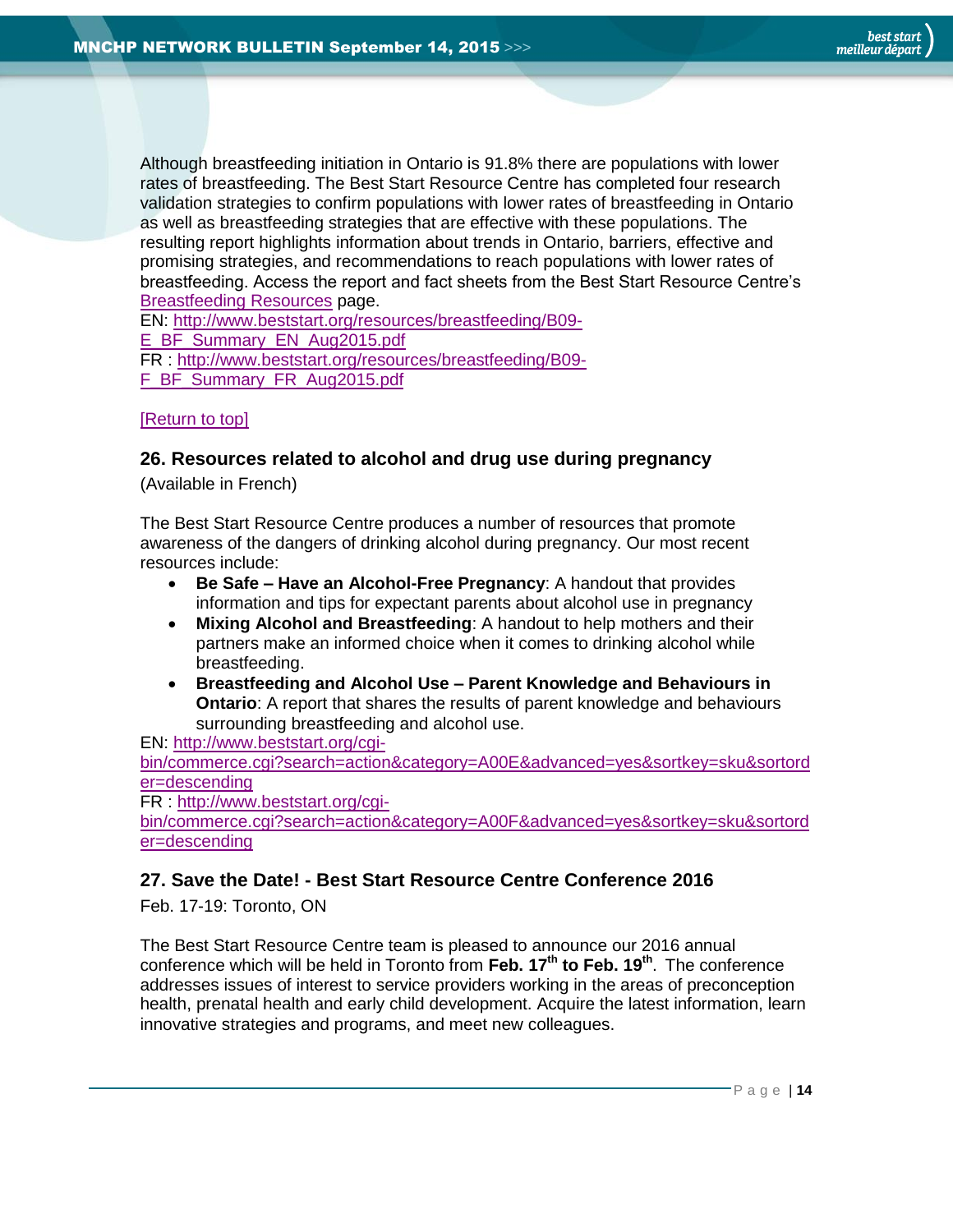We look forward to seeing you in February 2016!

Details about the program and registration will be posted on our website in the coming months.

Our 2015 conference was a huge success. View last year's [post conference coverage](http://en.beststart.org/2015-best-start-resource-centre-annual-conference-overview/) to learn more.

<http://en.beststart.org/event/2016-annual-best-start-resource-centre-conference>

#### [\[Return to top\]](#page-0-0)

# <span id="page-14-0"></span>**About This Bulletin**

*The Best Start Resource Centre thanks you for your interest in, and support of, our work. Best Start permits others to copy, distribute or reference the work for non-commercial purposes on condition that full credit is given. Because our MNCHP bulletins are designed to support local health promotion initiatives, we would appreciate knowing how this resource has supported, or been integrated into, your work [\(mnchp@healthnexus.ca\)](mailto:mnchp@healthnexus.ca). Please note that the Best Start Resource Centre does not endorse or recommend any events, resources, or publications mentioned in this bulletin.* 

**Information on the MNCHP Network**: Emai[l mnchp@healthnexus.ca](mailto:mnchp@healthnexus.ca) or visit <http://www.beststart.org/services/information.html> **To manage your subscription, unsubscribe from the list-serv and access the MNCHP archives**: <http://lists.beststart.org/listinfo.cgi/mnchp-beststart.org> **To submit items for MNCHP Bulletins**: Emai[l mnchp@healthnexus.ca](mailto:mnchp@healthnexus.ca)

**Contact Us**

**Best Start Resource Centre: [http://beststart.org/index\\_eng.html](http://beststart.org/index_eng.html) Health Nexus**:<http://en.healthnexus.ca/> 180 Dundas W., Room 301, Toronto (Ontario) M5G 1Z8

# **Stay connected!**

The free weekly **[Ontario Health Promotion E-mail bulletin \(OHPE\)](http://www.ohpe.ca/)** offers a digest of news, events, jobs, feature articles on health promotion issues, resources, and much more, to those working in health promotion.

**[Click4HP](https://listserv.yorku.ca/archives/click4hp.html)** is an international dialogue on health promotion. Participants exchange views on issues and ideas, provide leads to resources, and ask questions about health promotion.

**[The Maternal Newborn and Child Health Promotion \(MNCHP\) Network](http://www.beststart.org/services/MNCHP.html) -** A province-wide electronic forum for service providers working to promote preconception, prenatal and child health.

**[Health Promotion Today](http://en.healthnexus.ca/)** - 0ur blog keeps you informed of news and topics related to health promotion.

Follow us on **[Twitter](https://twitter.com/Health_Nexus)** to stay up to date on all things related to health promotion.

View our video resources on **[YouTube](http://www.youtube.com/user/healthnexussante)** and **[Vimeo](https://vimeo.com/user9493317)**

**The Best [Start Aboriginal Sharing Circle \(BSASC\) Network](http://lists.beststart.org/listinfo.cgi/bsasc-beststart.org)** is a distribution list designed for service providers working with Aboriginal Peoples in areas of preconception, prenatal and child health. The network is a forum to share news, ideas, questions and best practices.

We encourage you visit the website of our new **[3M Health Leadership Award](http://www.healthnexus.ca/leadershipaward) to** find out how you can support community health leadership and honour your own community leader by nominating them for this national award.